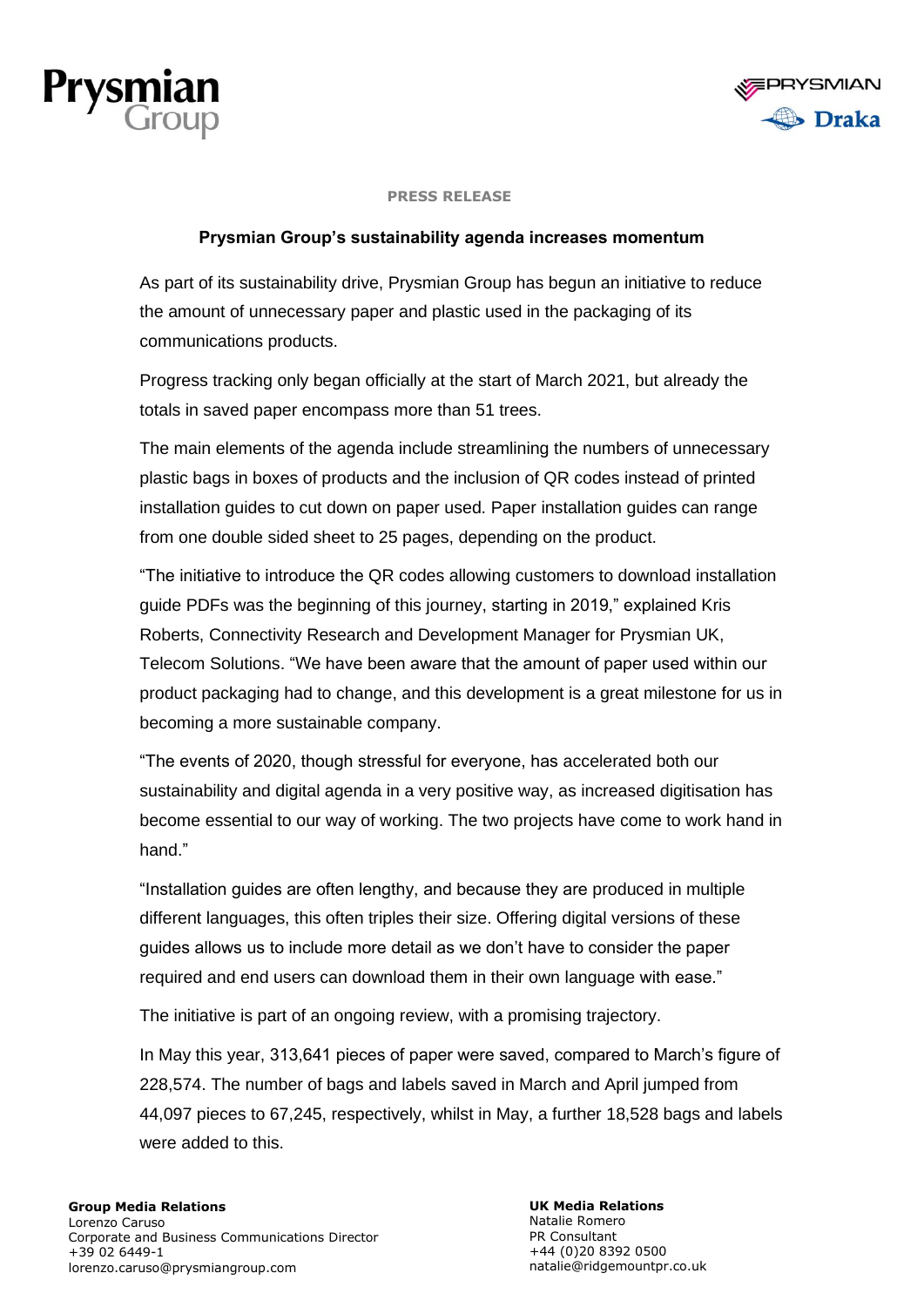



### **PRESS RELEASE**

On an individual product level, plastics bags have gone from numbering up to 20 in one box to just three. These savings have resulted in a  $CO<sub>2</sub>$  reduction of 6418kg since tracking started.

Marcello Del Brenna, U.K CEO of Prysmian Group commented: "Prysmian Group is accelerating its Sustainability Agenda, with very ambitious 2030 targets in all areas. These range from Diversity & Inclusion to Carbon Footprint and Social Responsibility, which are deployed across all regions.

In the UK, our products are a key pillar of our Sustainability roadmap: to improve their carbon footprint, be it in their packaging, their specifications and/or their performance, means to actively contribute towards the country's Net-Zero ambition."

Prysmian Group's sustainability drive is set to accelerate even further in the latter half of 2021. One project currently underway is to make video guides available to download, also by QR code, to further enable customers access to information while continuing to keep paper and plastic use to a minimum. Eco labels for all products are also in the pipeline, which will detail the sustainability benefits and impact of each product.

To see more on Prysmian's wider sustainability strategy, visit: [www.prysmiangroup.com/en/sustainability](https://www.prysmiangroup.com/en/sustainability)

**– ENDS –**

About Prysmian:

## **Prysmian UK**

Prysmian – manufacturer of the famous fire protection FP range for more than 30 years - is the largest cable manufacturer in the UK with over 100 years of experience. The UK operation employs more than 1,200 personnel across four sites and is well placed to support its local and global customer base with energy and telecom cables and accessories with varying voltage capacities. At higher voltages, Prysmian offers a maintenance and installation service via its Energy Network Solutions business unit. Its XLPE Xpress service delivers high voltage cables and accessories from stock. At lower voltages Prysmian's comprehensive range of building wires, power cables and related accessories are available through a first class network of wholesalers and distributors.

# **Group Media Relations**

Lorenzo Caruso Corporate and Business Communications Director +39 02 6449-1 lorenzo.caruso@prysmiangroup.com

**UK Media Relations** Natalie Romero PR Consultant +44 (0)20 8392 0500 natalie@ridgemountpr.co.uk